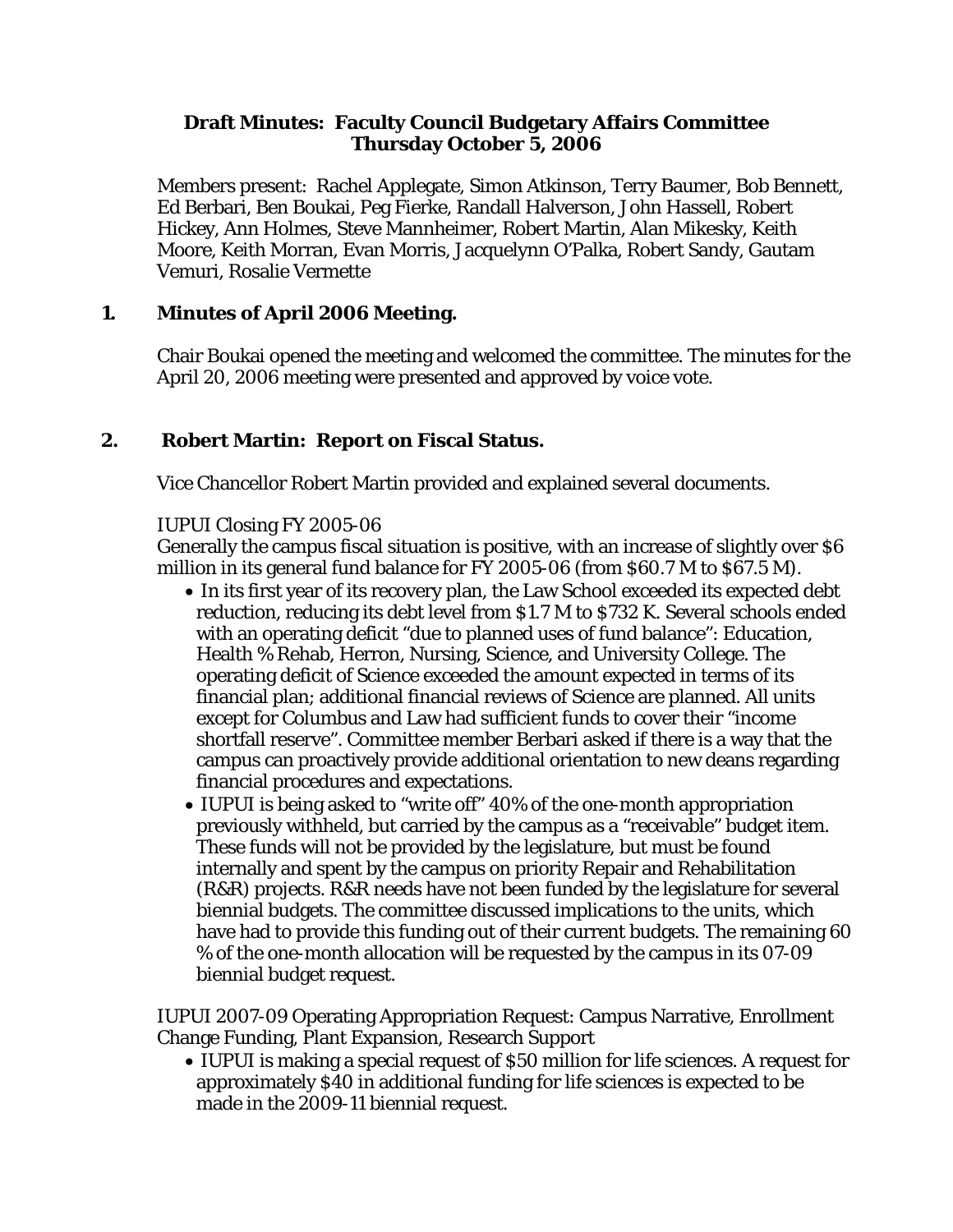• The top priority plant expansion request for the campus (and the 2<sup>nd</sup> highest priority request for the IU system) is authority to issue bonds to fund a Neurosciences Research Building to be located at 16th St. and Senate.

IUPUI Budget Issues FY 2007-08

- A rate increase for financial aid is planned, in order to match the increase in tuition and fees.
- After 07-08, a new university-wide tax is expected, in order to provide a discretionary fund for the new University President. (This fund, to provide funds for "university initiatives and priorities", was recommended by the task force reviewing IU's RCM budgeting system.) Questions were raised by BAC committee members regarding whether faculty can or should provide input in the use of these funds.

Additional documents provided:

- Indiana University 2007-09 Operating Appropriation Request Executive Summary
- Indiana University 2007-09 Capital Appropriation Request

# **3. The Charges and Role of the IUPUI BAC.**

Chair Boukai provided a document giving the charges of the IUPUI and the IUB faculty council Budgetary Affairs committees. He noted that unlike the charge of the IUPUI BAC committee, the charge of the IUB BAC includes an advisory role to the Chancellor and to the chief budgetary officer for Bloomington. Please let the committee chair know if you are interested in working on an update to the charge for the IUPUI BAC.

# **4. Planning for this Year's Hearings.**

This year's Campus Planning Issues questions address: 1) Doubling goals; 2) Diversity; 3) Campus Collaboration; 4) International Scholarship; 5) Internationalization of Curriculum. For details, see handout: June 6, 2006 memo Re: Annual Reporting From: Trudy Banta and Bob Martin

Committee discussion:

Increasing the involvement of unit faculty in the processes of planning and oversight of unit finances would promote the spirit of shared governance between the campus faculty and administration. Suggestions included:

- Each School should have an explicit faculty budgetary committee;
- Faculty Council develop a training/clearinghouse hub to strengthen the effectiveness of unit budgetary committees;
- BAC members should meet with the chair or members of the unit's budgetary committee before the unit hearing, to review the accuracy and completeness of the unit's posted reports and to identify appropriate questions to ask at the hearing.